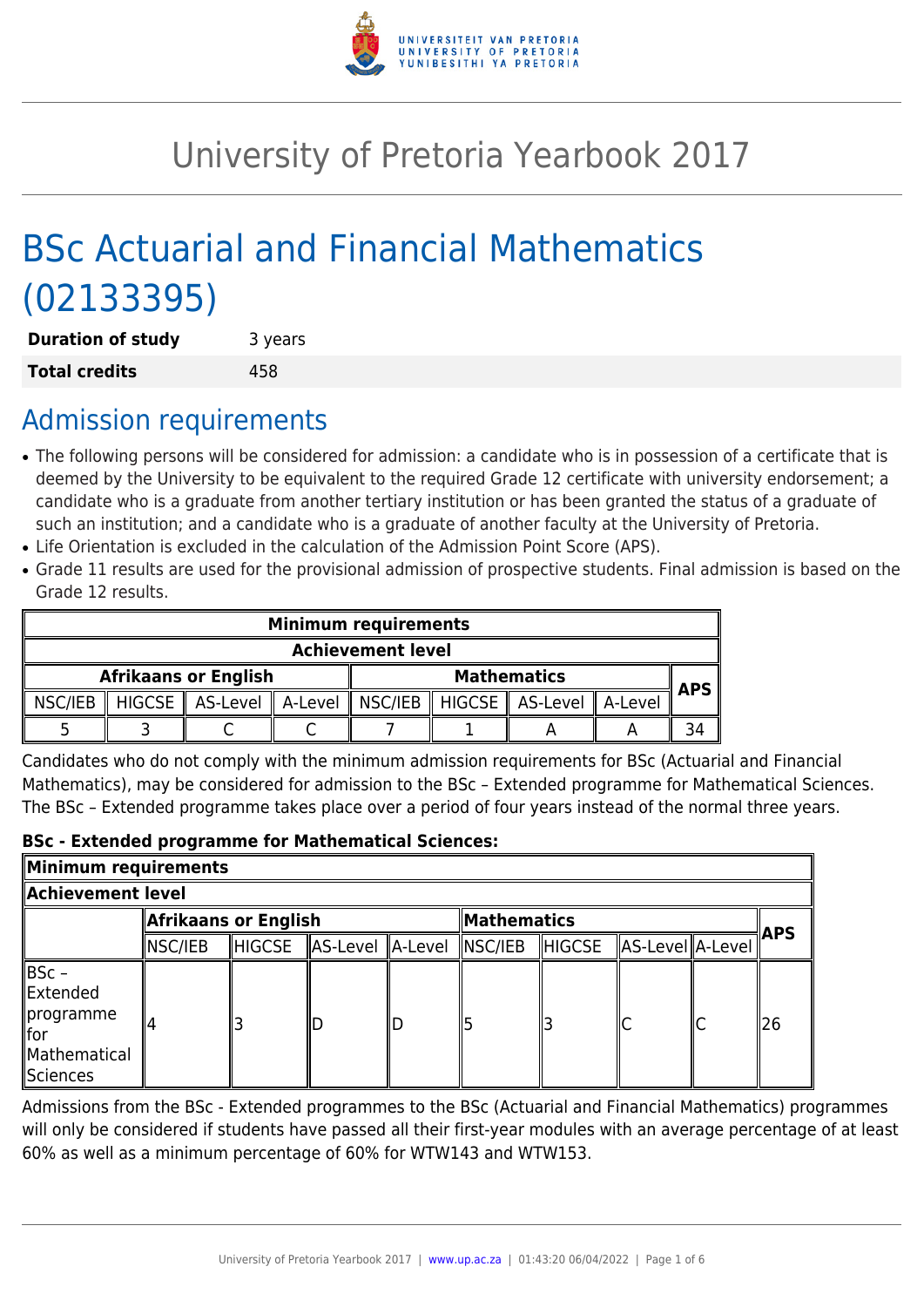

# Other programme-specific information

A student must pass all the minimum prescribed and elective module credits as set out at the end of each year within a programme as well as the total required credits to comply with the particular degree programme. Please refer to the curricula of the respective programmes. At least 144 credits must be obtained at 300-/400-level, or otherwise as indicated by curriculum. The minimum module credits needed to comply with degree requirements is set out at the end of each study programme. Subject to the programmes as indicated a maximum of 150 credits will be recognised at 100-level. A student may, in consultation with the Head of Department and subject to the permission by the Dean, select or replace prescribed module credits not indicated in BSc three-year study programmes to the equivalent of a maximum of 36 module credits.

It is important that the total number of prescribed module credits is completed during the course of the study programme. The Dean may, on the recommendation of the Head of Department, approve deviations in this regard. Subject to the programmes as indicated in the respective curricula, a student may not register for more than 75 module credits per semester at first-year level subject to permission by the Dean. A student may be permitted to register for up to 80 module credits in a the first semester during the first year provided that he or she obtained a final mark of no less than 70% for grade 12 Mathematics and achieved an APS of 34 or more in the NSC.

Students who are already in possession of a bachelor's degree, will not receive credit for modules of which the content overlap with modules from the degree that was already conferred. Credits will not be considered for more than half the credits passed previously for an uncompleted degree. No credits at the final-year or 300- and 400-level will be granted.

The Dean may, on the recommendation of the programme manager, approve deviations with regard to the composition of the study programme.

Please note: Where elective modules are not specified, these may be chosen from any modules appearing in the list of modules.

It remains the student's responsibility to acertain, prior to registration, whether they comply with the prerequisites of the modules they want to register for.

The prerequisites are listed in the Alphabetical list of modules.

# Promotion to next study year

A student will be promoted to the following year of study if he or she passed 100 credits of the prescribed credits for a year of study, unless the Dean on the recommendation of the head of department decides otherwise. A student who does not comply with the requirements for promotion to the following year of study, retains the credit for the modules already passed and may be admitted by the Dean, on recommendation of the head of department, to modules of the following year of study to a maximum of 48 credits, provided that it will fit in with both the lecture and examination timetable.

### **General promotion requirements in the faculty**

All students whose academic progress is not acceptable can be suspended from further studies.

• A student who is excluded from further studies in terms of the stipulations of the abovementioned regulations, will be notified in writing by the Dean or Admissions Committee at the end of the relevant semester.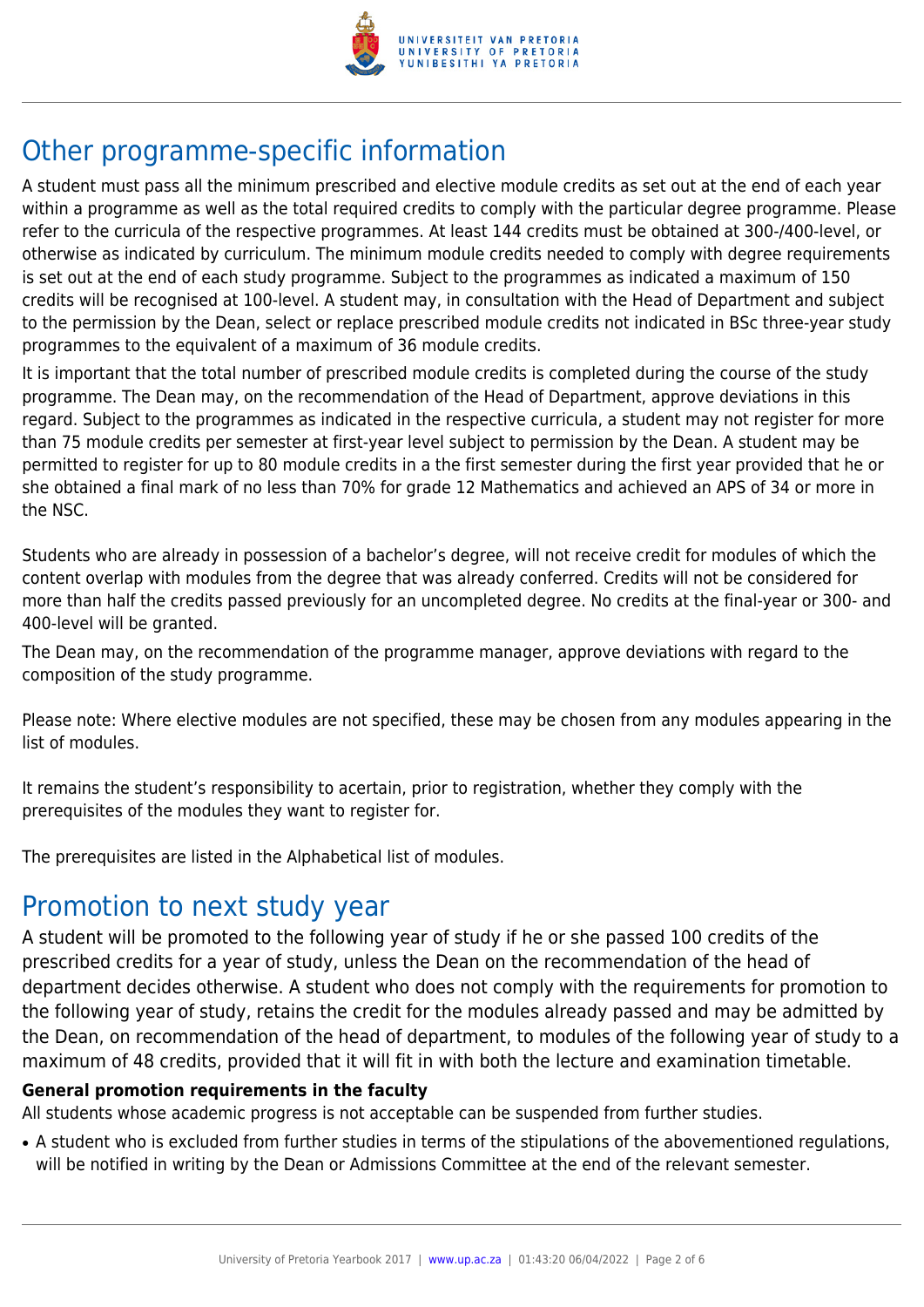

- A student who has been excluded from further studies may apply in writing to the Admissions Committee of the Faculty of Natural and Agricultural Sciences for re-admission.
- Should the student be re-admitted by the Admissions Committee, strict conditions will be set which the student must comply with in order to proceed with his/her studies.
- Should the student not be re-admitted to further studies by the Admissions Committee, he/she will be informed in writing.
- Students who are not re-admitted by the Admissions Committee have the right to appeal to the Senior Appeals Committee.
- Any decision taken by the Senior Appeals Committee is final.

# Pass with distinction

A student obtains his or her degree with distinction if all prescribed modules at 300-level (or higher) are passed in one academic year with a weighted average of at least 75%, and obtain at least a subminimum of 65% in each of the relevant modules.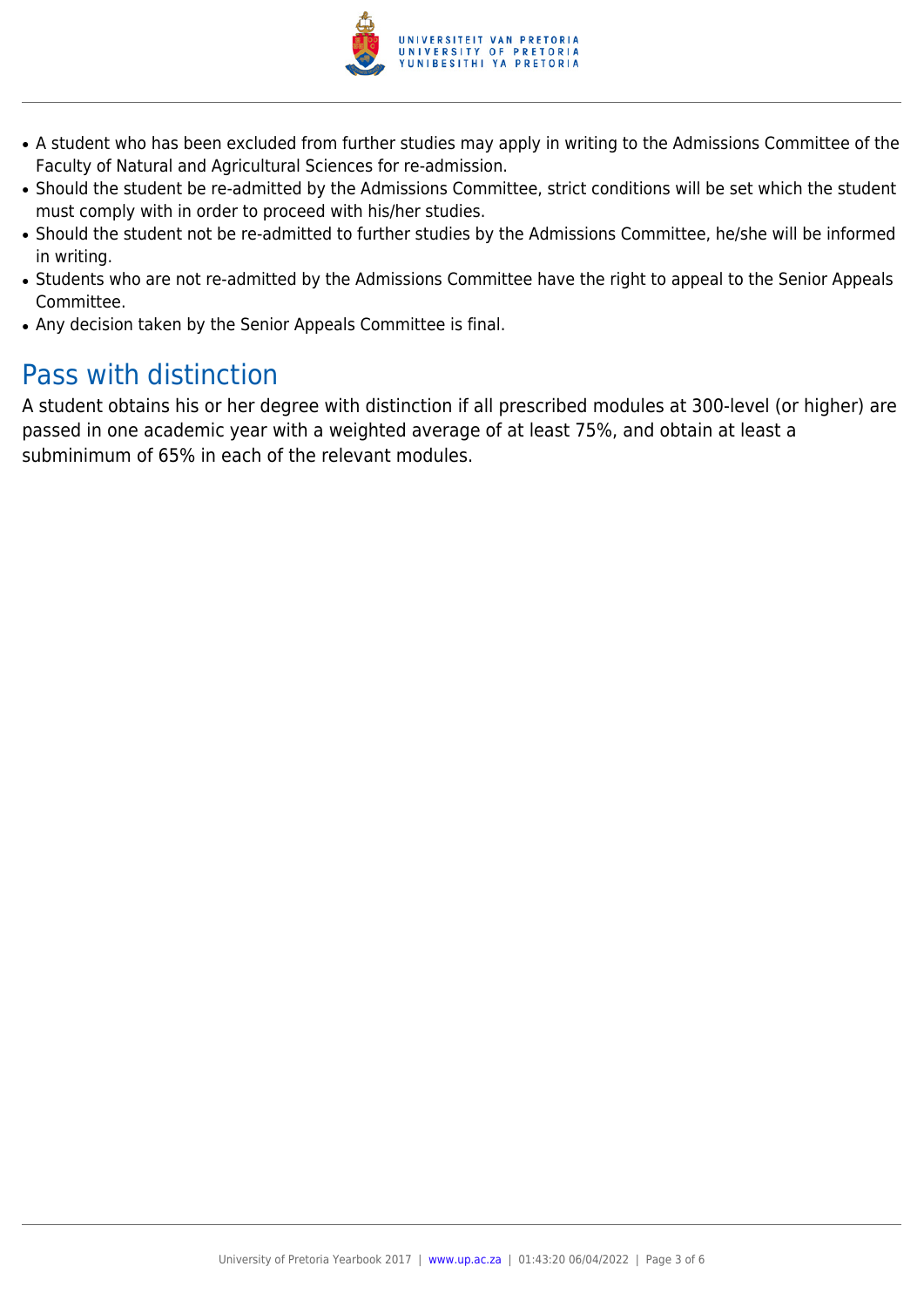

## Curriculum: Year 1

### **Minimum credits: 150**

### **Minimum credits:**

Fundamental  $= 12$ 

 $Core = 138$ 

#### **Additional information:**

Students who do not qualify for AIM 102 must register for AIM 111 and AIM 121.

### **Fundamental modules**

[Academic information management 111](https://www.up.ac.za/parents/yearbooks/2017/modules/view/AIM 111) (AIM 111) - Credits: 4.00 [Academic information management 121](https://www.up.ac.za/parents/yearbooks/2017/modules/view/AIM 121) (AIM 121) - Credits: 4.00 [Language and study skills 110](https://www.up.ac.za/parents/yearbooks/2017/modules/view/LST 110) (LST 110) - Credits: 6.00 [Academic orientation 102](https://www.up.ac.za/parents/yearbooks/2017/modules/view/UPO 102) (UPO 102) - Credits: 0.00 [Academic information management 102](https://www.up.ac.za/parents/yearbooks/2017/modules/view/AIM 102) (AIM 102) - Credits: 6.00

### **Core modules**

[Economics 113](https://www.up.ac.za/parents/yearbooks/2017/modules/view/EKN 113) (EKN 113) - Credits: 15.00 [Economics 123](https://www.up.ac.za/parents/yearbooks/2017/modules/view/EKN 123) (EKN 123) - Credits: 15.00 [Mathematical statistics 111](https://www.up.ac.za/parents/yearbooks/2017/modules/view/WST 111) (WST 111) - Credits: 16.00 [Mathematical statistics 121](https://www.up.ac.za/parents/yearbooks/2017/modules/view/WST 121) (WST 121) - Credits: 16.00 [Calculus 114](https://www.up.ac.za/parents/yearbooks/2017/modules/view/WTW 114) (WTW 114) - Credits: 16.00 [Numerical analysis 123](https://www.up.ac.za/parents/yearbooks/2017/modules/view/WTW 123) (WTW 123) - Credits: 8.00 [Imperative programming 132](https://www.up.ac.za/parents/yearbooks/2017/modules/view/COS 132) (COS 132) - Credits: 16.00 [Financial management 112](https://www.up.ac.za/parents/yearbooks/2017/modules/view/FBS 112) (FBS 112) - Credits: 10.00 [Financial management 122](https://www.up.ac.za/parents/yearbooks/2017/modules/view/FBS 122) (FBS 122) - Credits: 10.00 [Mathematics 124](https://www.up.ac.za/parents/yearbooks/2017/modules/view/WTW 124) (WTW 124) - Credits: 16.00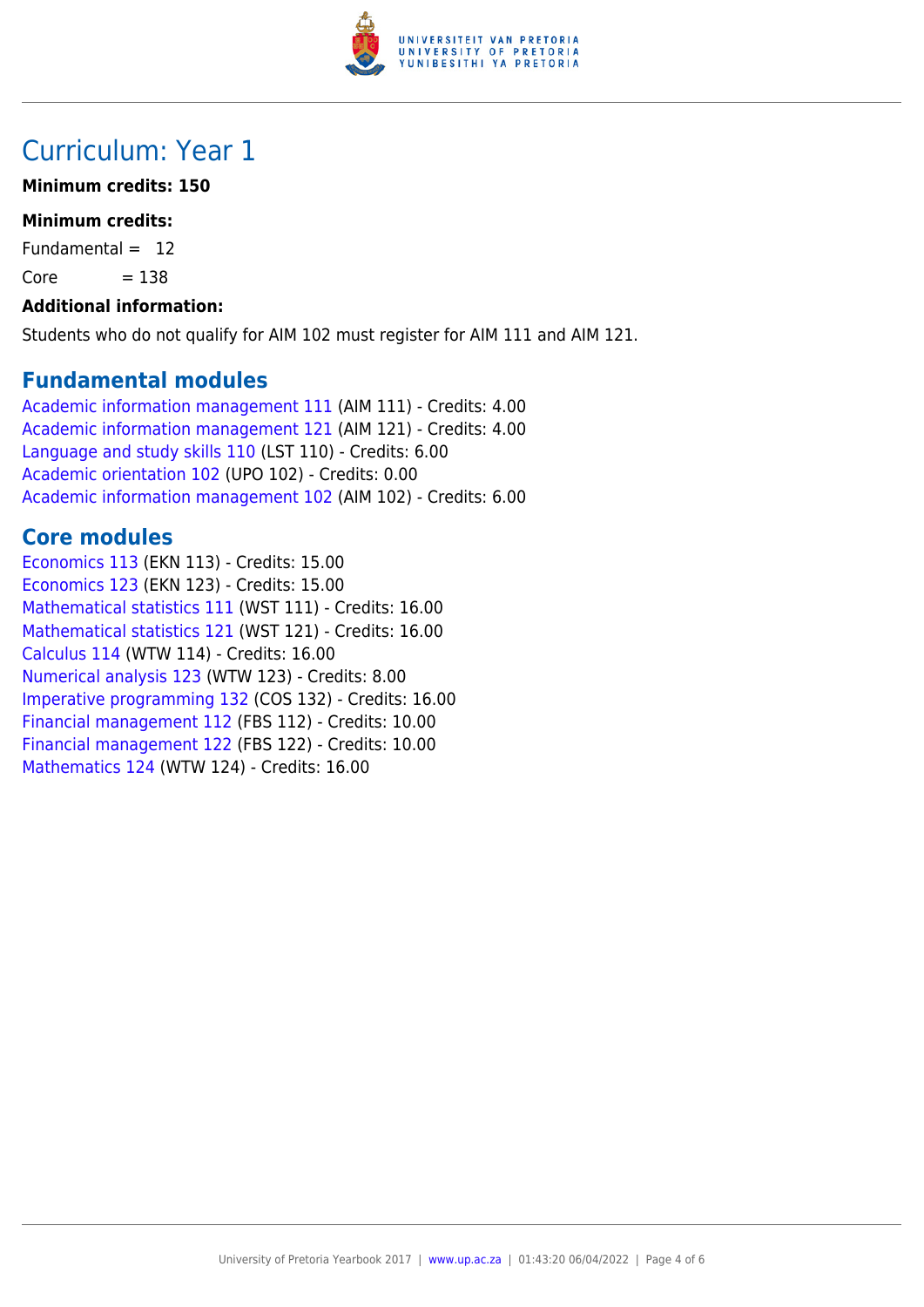

## Curriculum: Year 2

### **Minimum credits: 146**

#### **Minimum credits:**

 $Core = 134$ 

Elective  $= 12$ 

#### **Additional information:**

Elective must be chosen between IAS 282 or WTW 221

### **Core modules**

[Actuarial mathematics 211](https://www.up.ac.za/parents/yearbooks/2017/modules/view/IAS 211) (IAS 211) - Credits: 12.00 [Actuarial mathematics 221](https://www.up.ac.za/parents/yearbooks/2017/modules/view/IAS 221) (IAS 221) - Credits: 12.00 [Informatics 214](https://www.up.ac.za/parents/yearbooks/2017/modules/view/INF 214) (INF 214) - Credits: 14.00 [Mathematical statistics 211](https://www.up.ac.za/parents/yearbooks/2017/modules/view/WST 211) (WST 211) - Credits: 24.00 [Mathematical statistics 221](https://www.up.ac.za/parents/yearbooks/2017/modules/view/WST 221) (WST 221) - Credits: 24.00 [Linear algebra 211](https://www.up.ac.za/parents/yearbooks/2017/modules/view/WTW 211) (WTW 211) - Credits: 12.00 [Calculus 218](https://www.up.ac.za/parents/yearbooks/2017/modules/view/WTW 218) (WTW 218) - Credits: 12.00 [Analysis 220](https://www.up.ac.za/parents/yearbooks/2017/modules/view/WTW 220) (WTW 220) - Credits: 12.00 [Differential equations 264](https://www.up.ac.za/parents/yearbooks/2017/modules/view/WTW 264) (WTW 264) - Credits: 12.00

### **Elective modules**

[Financial mathematics 282](https://www.up.ac.za/parents/yearbooks/2017/modules/view/IAS 282) (IAS 282) - Credits: 12.00 [Linear algebra 221](https://www.up.ac.za/parents/yearbooks/2017/modules/view/WTW 221) (WTW 221) - Credits: 12.00